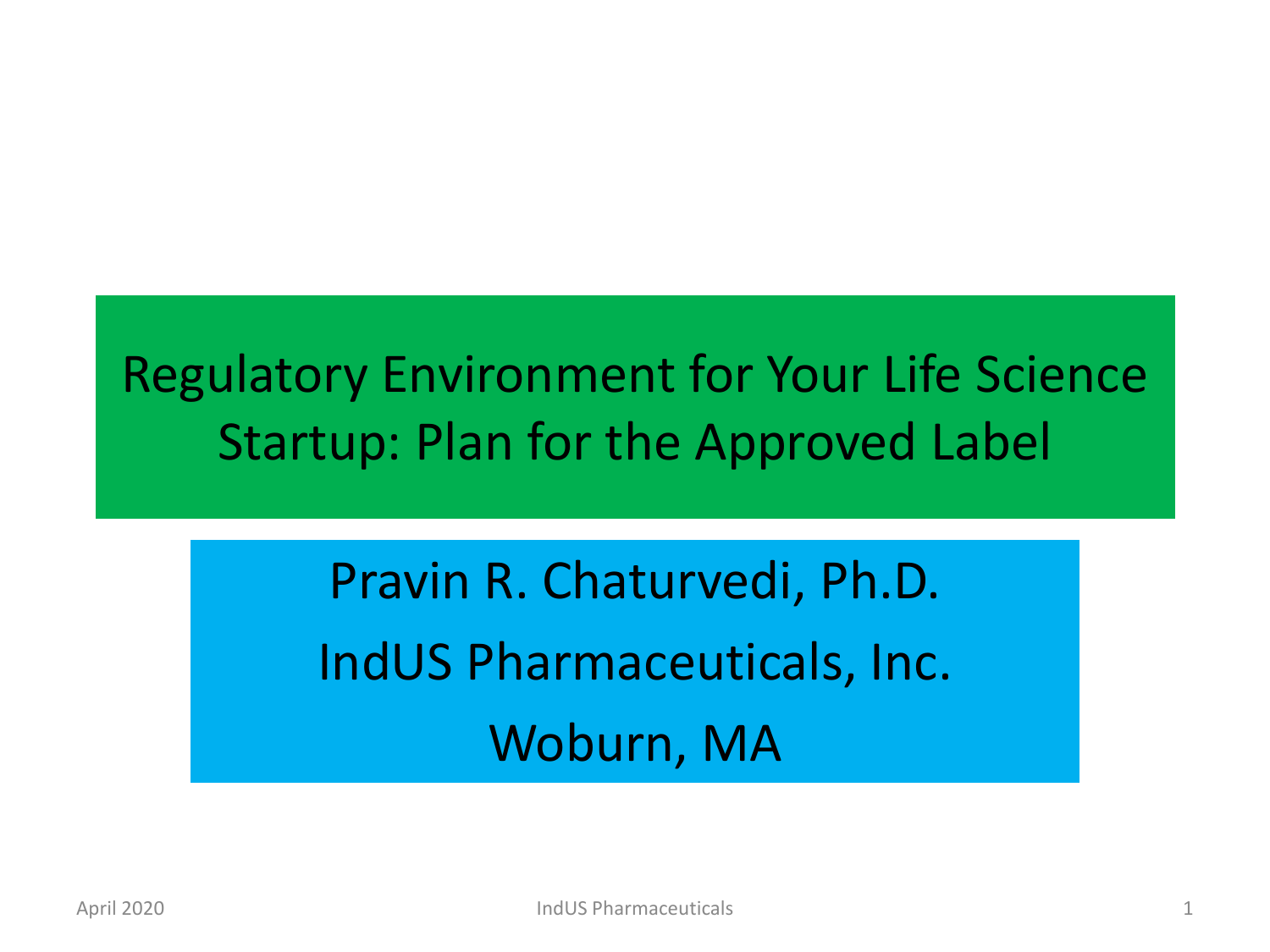## What is a Drug?

- Drug is a substance
	- with pharmacological activity in humans
- Drug is comprised of four parts
	- the drug substance (active ingredient)
	- route of administration
	- frequency of administration
	- disease or condition used to treat
- Regulatory definition of a drug is
	- the actual drug product (formulation) approved by the regulatory authority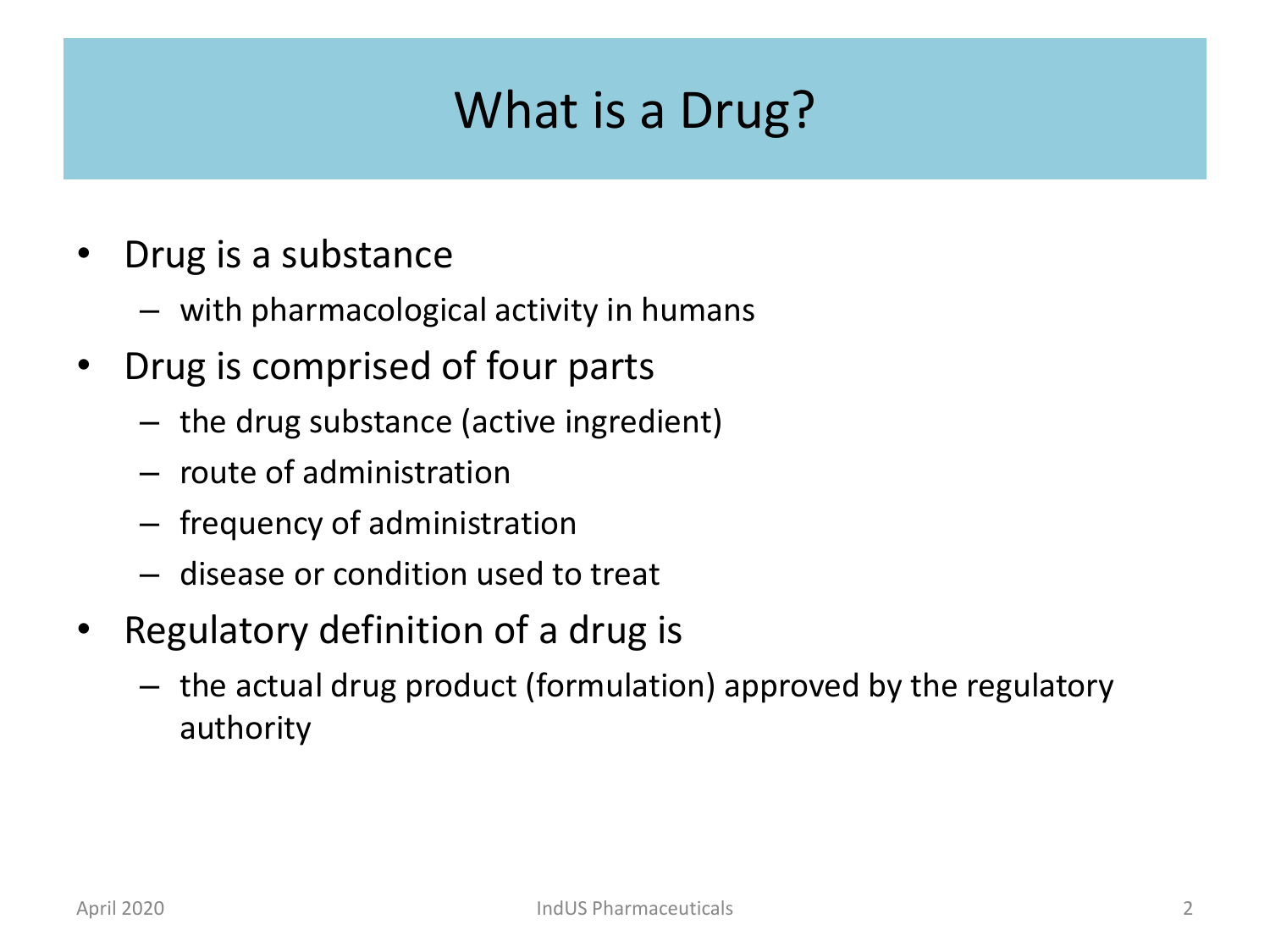## **New Drug and Biologics Approvals and R&D Spending**



**Sources: Tufts CSDD, PhRMA, 2014 R&D expenditures are adjusted for inflation; curve is 3-year moving average for NMEs**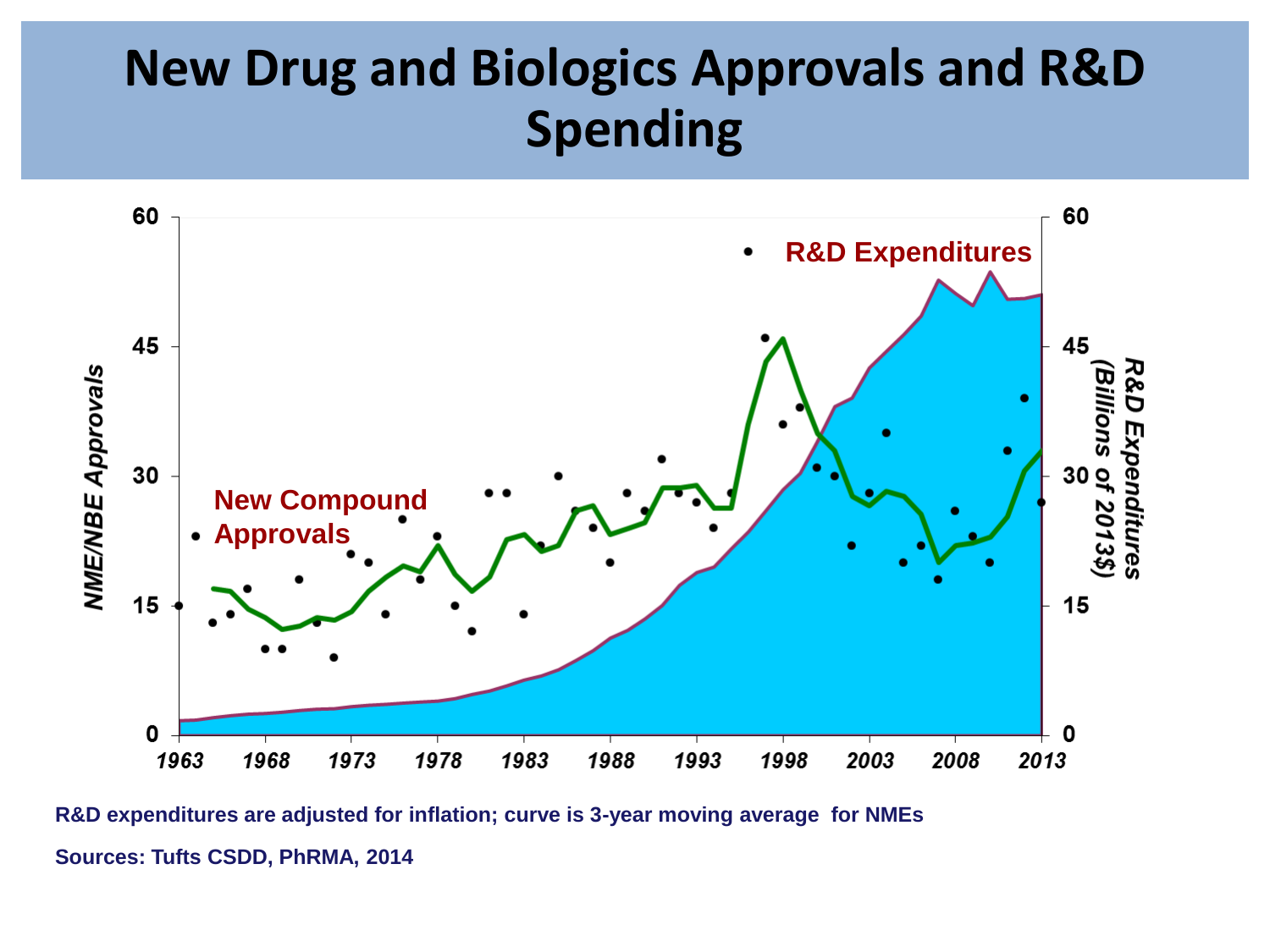# **Net Returns Relative to R&D Cost for New Compounds by Sales Decile (millions of 2000 \$)**



**Source: Grabowski et al., PharmacoEconomics 2002; 20(Suppl 3):11-29**

April 2020 IndUS Pharmaceuticals 4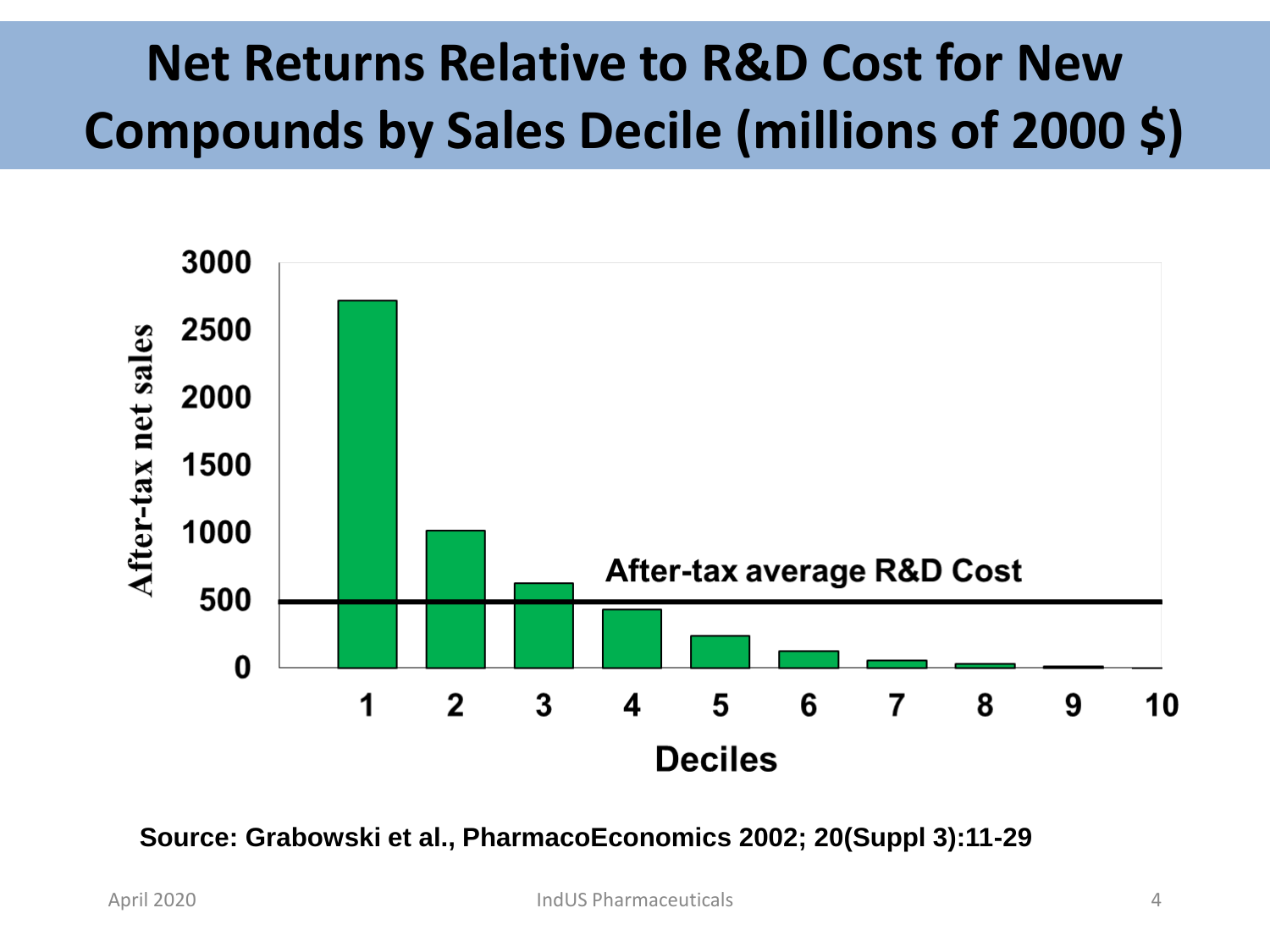# The Target Product Profile: Intent and Attributes

- Target Product Profile (TPP) is a voluntary submission which represents
	- "*beginning with the goal in mind*"
- Sponsor uses the TPP to specify
	- the label indication and provides the FDA with specific documents that intend to support the drug development program and label indication
- Ideally, a TPP resembles (as closely as possible)
	- the final label approved by the FDA upon its review of the NDA
- Typically, a TPP is a statement
	- of the *overall intent of the drug development program* and
	- provides a *status update* of the drug at any particular time in the drug development process
- TPP is a *dynamic summary* and is
	- updated regularly with new information derived from specific studies
	- to maintain the relevance of the TPP to the target label indication sought by the Sponsor

#### *http://www.fda.gov/cder/guidance/index.htm*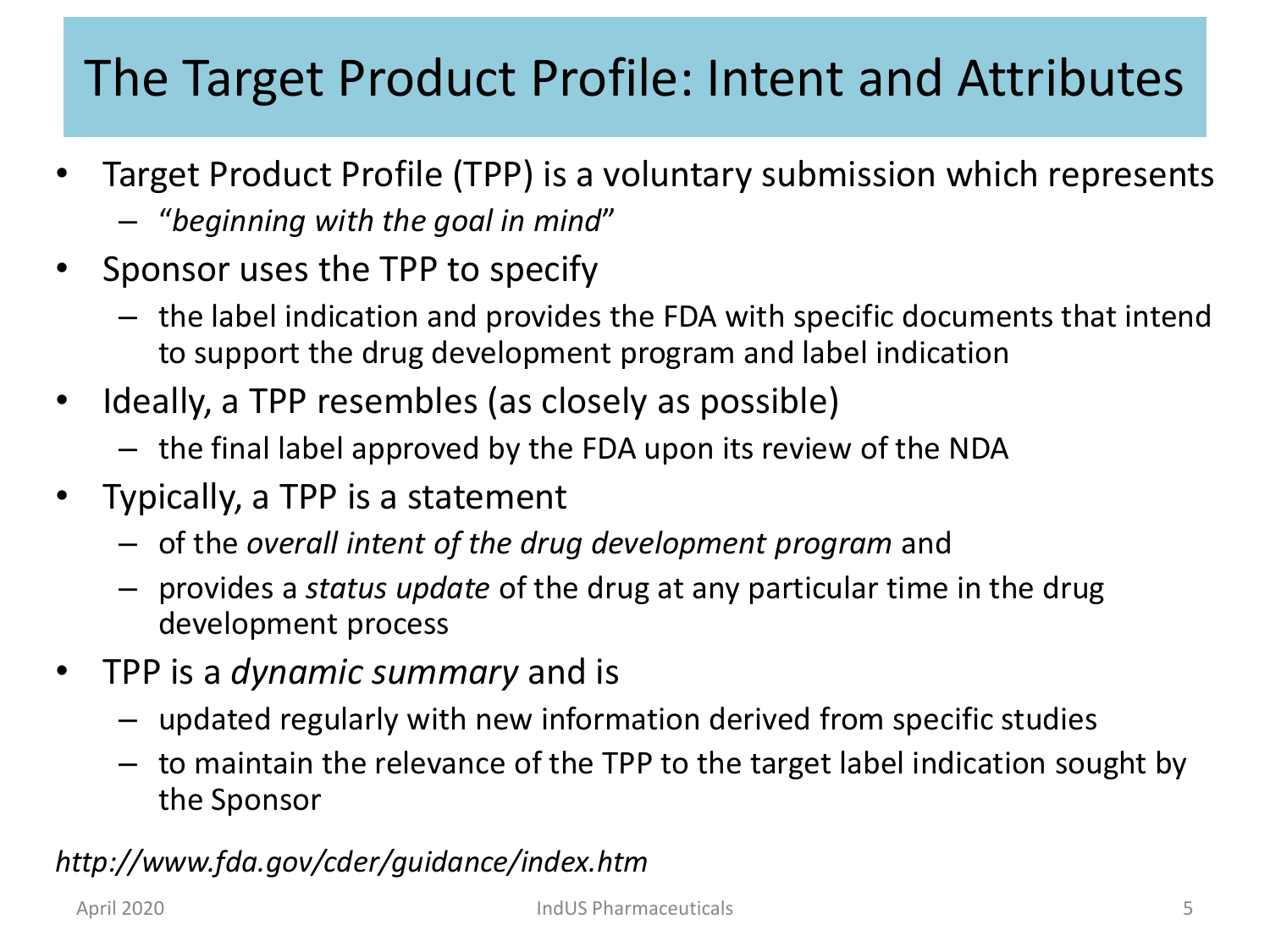# Typical preclinical R&D studies on new drugs

- Identification and selection of new drug candidate with
	- supporting data on biological pathway and/or target and *in vitro* mechanism of action
- Synthesis (or purification), manufacturing, testing and release of the new drug candidate
	- ensuring compliance with Good Manufacturing Practices (cGMPs)
- Pharmacology of the new drug candidate:
	- Pharmacokinetics: absorption, distribution, metabolism, excretion, half-life of new drug in relevant animal species
	- Pharmacodynamics: mechanism of action and estimated doses of therapeutic and adverse effects
- Efficacy studies on animal models (if available) for the new drug candidate
	- to provide *in vivo* evidence of pharmacological activity
- Toxicity and safety pharmacology studies on the new drug candidate
	- to support Investigational New Drug (IND) application for "first-in-human" studies
	- additional toxicology studies including carcinogenicity, mutagenicity, and teratogenicity conducted through the drug development process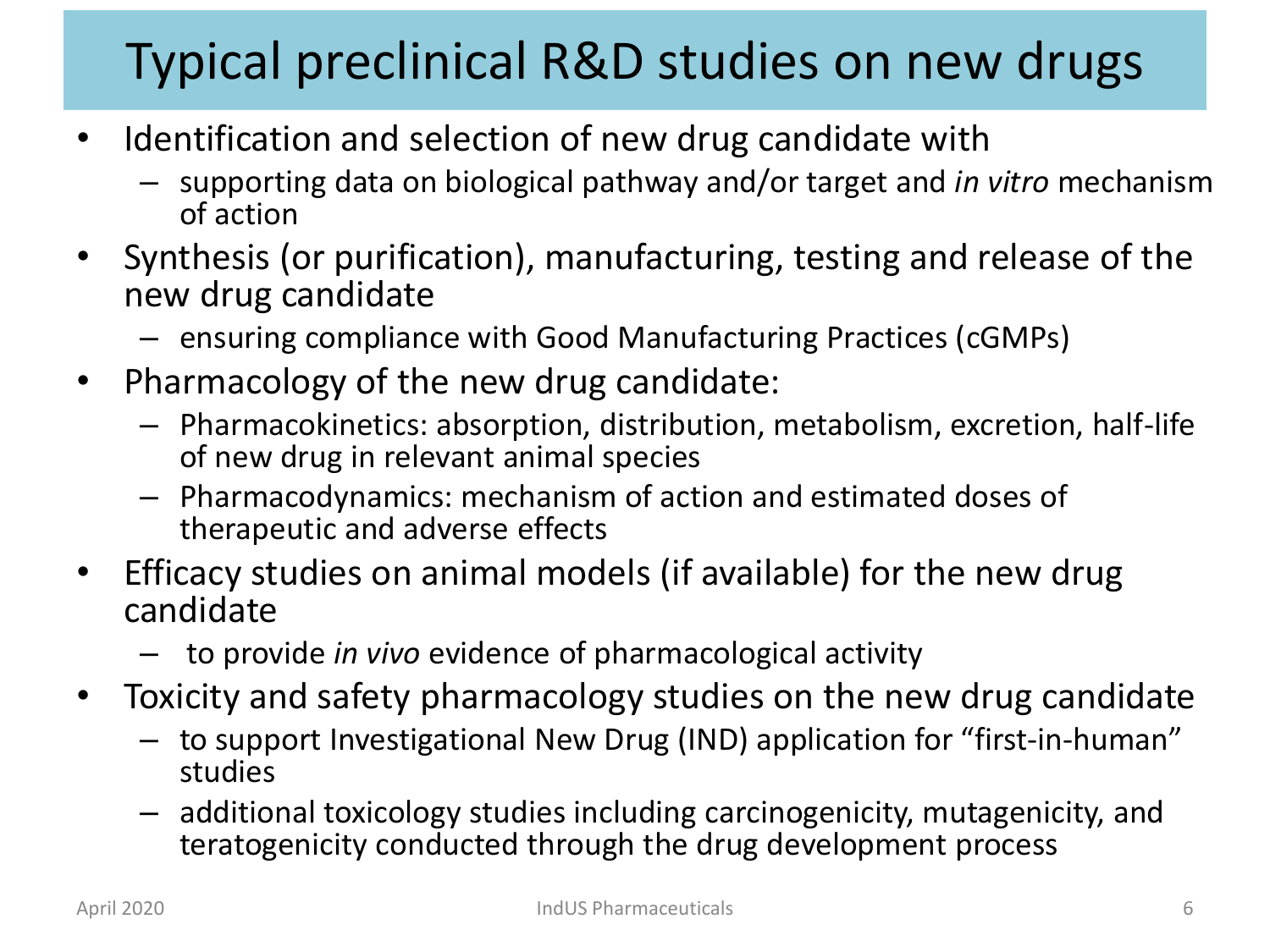## The Investigational New Drug (IND) Application

- Investigational New Drug (IND) Application
	- requests permission to administer a new drug to humans
- Outlines the proposal to use the new drug
	- for human testing in clinical trials
- Studies in humans can only begin after
	- IND is reviewed and clinical study is allowed by the FDA and
	- by an (independent) institutional review board (IRB)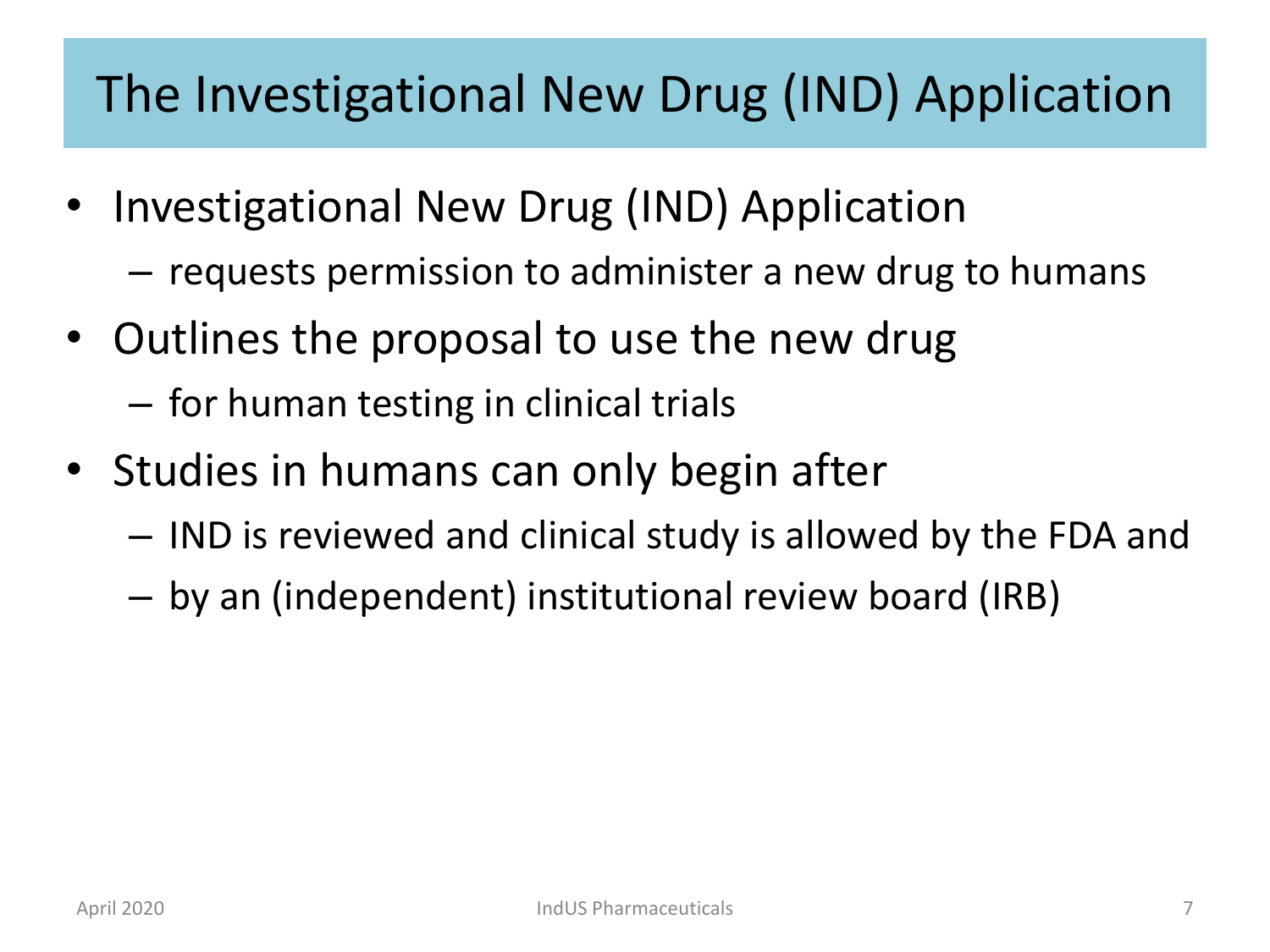#### Outlines of Phase 1, Phase 2 & Phase 3 Clinical Studies

#### *Phase 1 Studies Phase 2 Studies Phase 3 Studies*

- Typically involves 20-80 healthy volunteers (no women of childbearing potential allowed)
- Objective is to establish safety and tolerability of escalating dose levels
- Key outcome is establishing maximum tolerated dose (MTD), dose-limiting toxicity (DLT), pharmacokinetics (PK). metabolism and routes of excretion
- Lasts about 1 year
- About 70% of drugs will pass this phase

- Typically involves 100- 300 patients who have the target disease that the drug seeks to treat
- Objective is to show safety and effectiveness (i.e. POC) in target patient population(s)
- Patients receiving the drug are compared to similar patients receiving a placebo or other drug(s) used as standard of care (SoC)
- Lasts about 2-3 years
- About 33% of drugs will pass this phase

- Typically involves 1000- >5000 patients who have the target disease
- Objective is to demonstrate safety and efficacy in target patient population to support label indication
- Confirms through wellcontrolled studies in "right" patient population the "right" dose level(s) and/or uses new drug in combination with other drugs (for e.g. in cancer)
- Lasts at least 3-4 years
- About 30% of drugs will pass this phase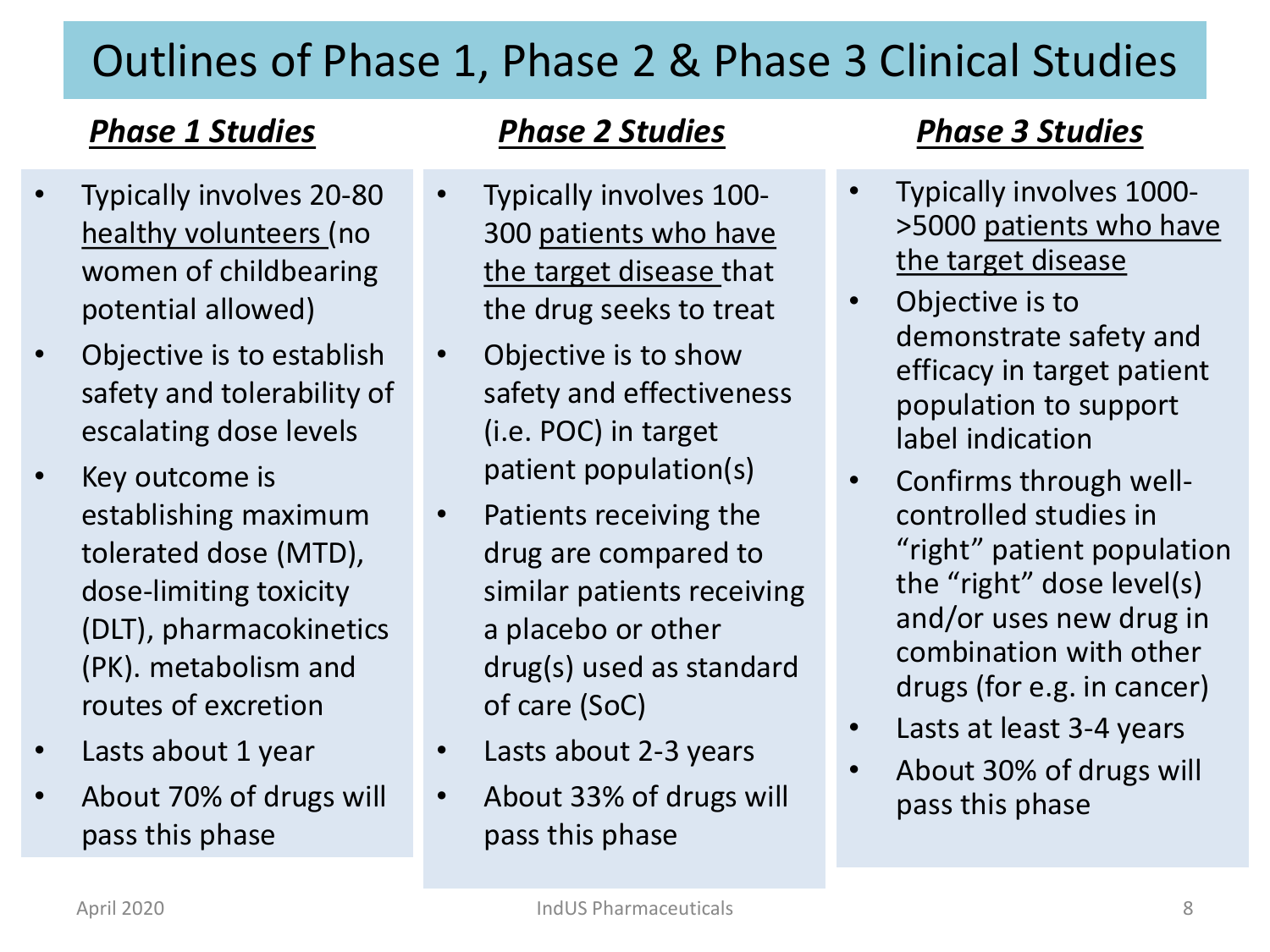# Finalizing a Target Product Profile (TPP)

- A TPP summarizes specific studies that will provide supporting evidence for target labeling concepts
- TPP is typically organized like an (approved) drug label as follows:
	- *Indications and Usage*
	- *Dosage and administration*
	- *Dosage forms and strengths*
	- *Contraindications, warnings and precautions*
	- *Adverse reactions and drug interactions*
	- *Use in specific populations*
	- *Drug abuse, dependence and overdosage*
	- *Description*
	- *Clinical pharmacology*
	- *Nonclinical toxicology*
	- *Clinical studies*
	- *How supplied & storage and handling instructions*
	- *Patient counseling information*
	- *References*

#### *http://www.fda.gov/cder/guidance/index.htm*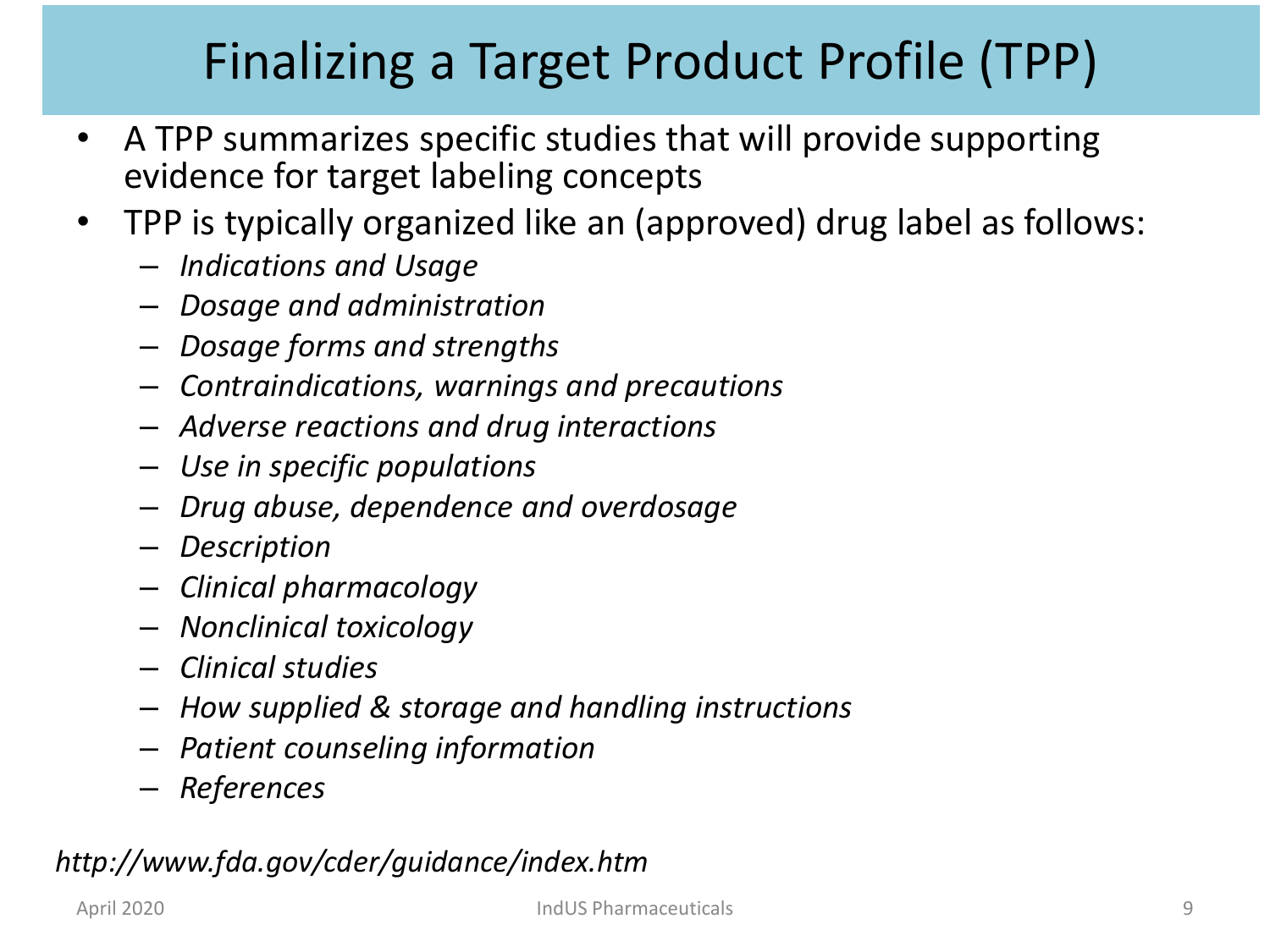#### Role of the U.S. Food and Drug Administration (FDA)

- The Food and Drug Administration (FDA) is required to – review and approve all new drugs in the United States
- The FDA reviews and evaluates new drugs based on
	- the evidence presented from the clinical research studies
	- performed by the drug sponsor
	- typically a pharmaceutical company

[Resource: http://www.fda.gov/Drugs/DevelopmentApprovalProcess/default.htm](http://www.fda.gov/Drugs/DevelopmentApprovalProcess/default.htm)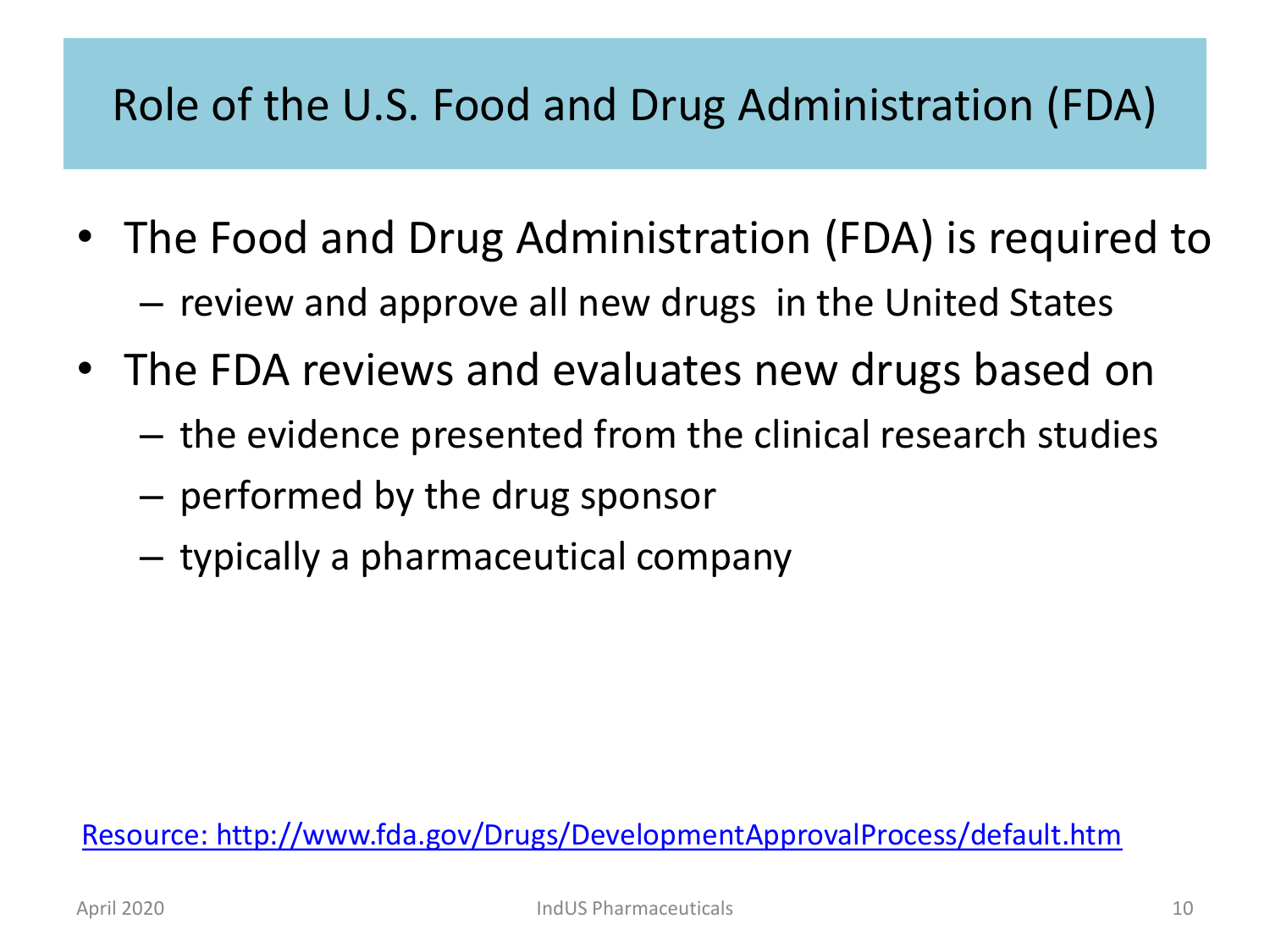### Classification of Expedited Review Processes for New Drug Approvals

- Fast-track
	- Have the potential to address unmet medical needs
- Breakthrough Therapy
	- Have preliminary clinical evidence that indicates that the drug may result in substantial improvement in at least one clinically significant endpoint over available therapies for serious or lifethreatening conditions
- Priority Review
	- CDER determines that the drug could potentially provide a significant advance in medical care
- Accelerated Approval
	- Allows FDA in more flexibility in endpoints to approve a drug that offers significant benefit over current treatments for serious or life-threatening illnesses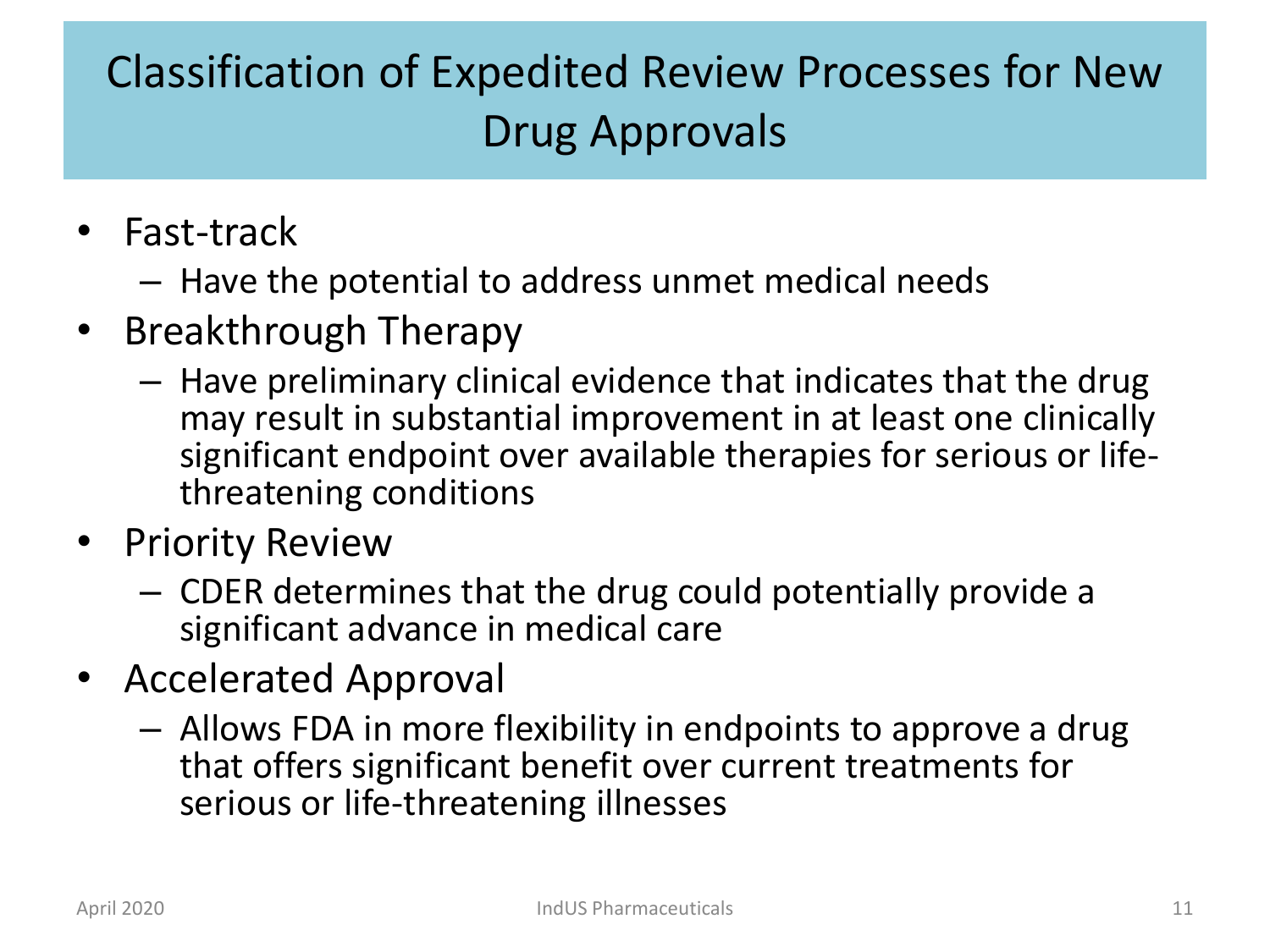### Summary of Drug Development & Evaluation

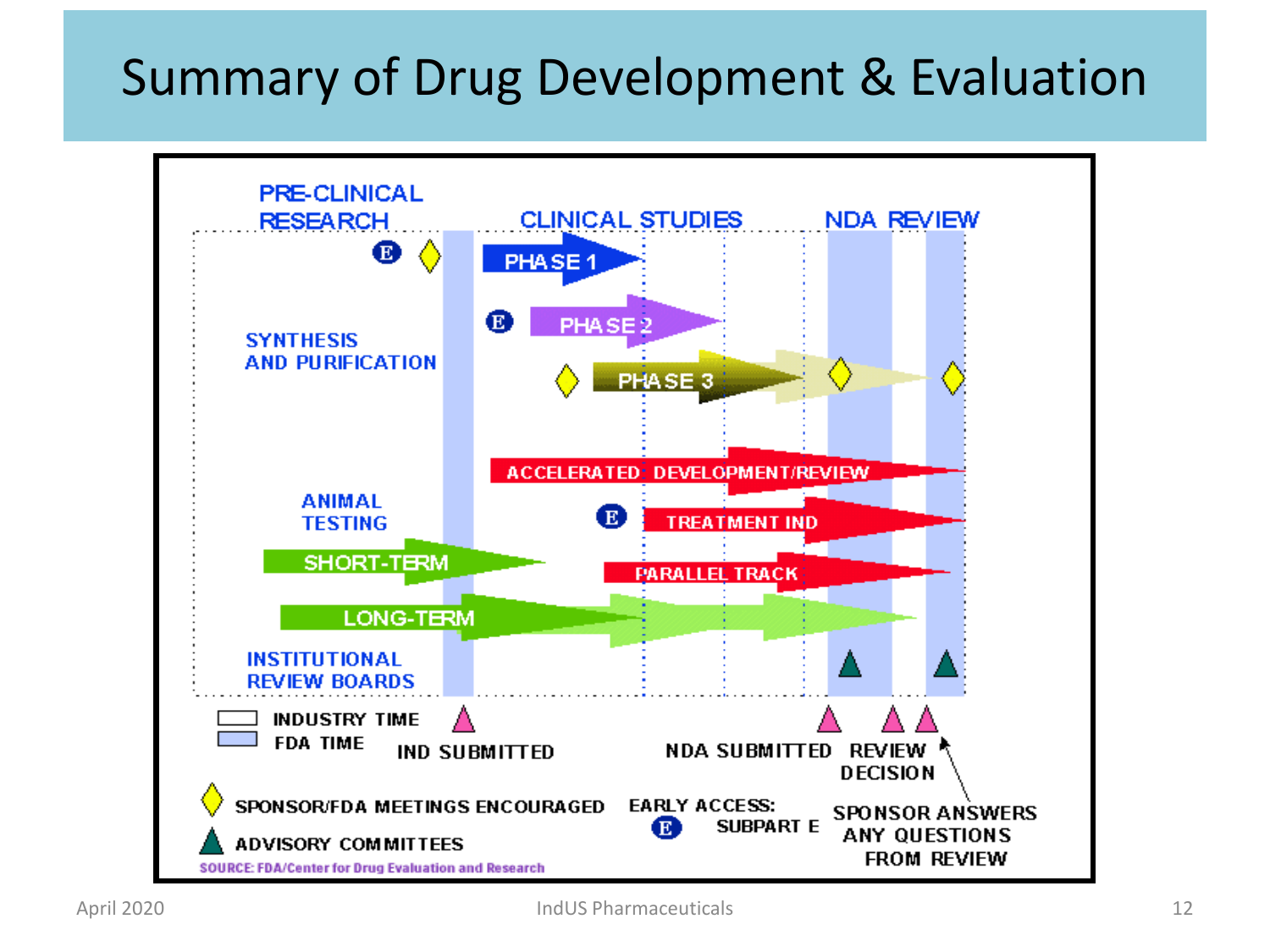#### The New Drug Application (NDA) for Marketing Approval

- Pre-NDA period:
	- FDA and drug sponsors meet (several times if needed) and discuss (pending) submission
- Submission of NDA:
	- Formal request from the Sponsor to the FDA to consider approving a drug for marketing
- FDA has 60 days to decide whether
	- it will file it for approval consideration (or refuse to file (RTF))
- If filed, a review team is assigned by the FDA
	- to evaluate the new drug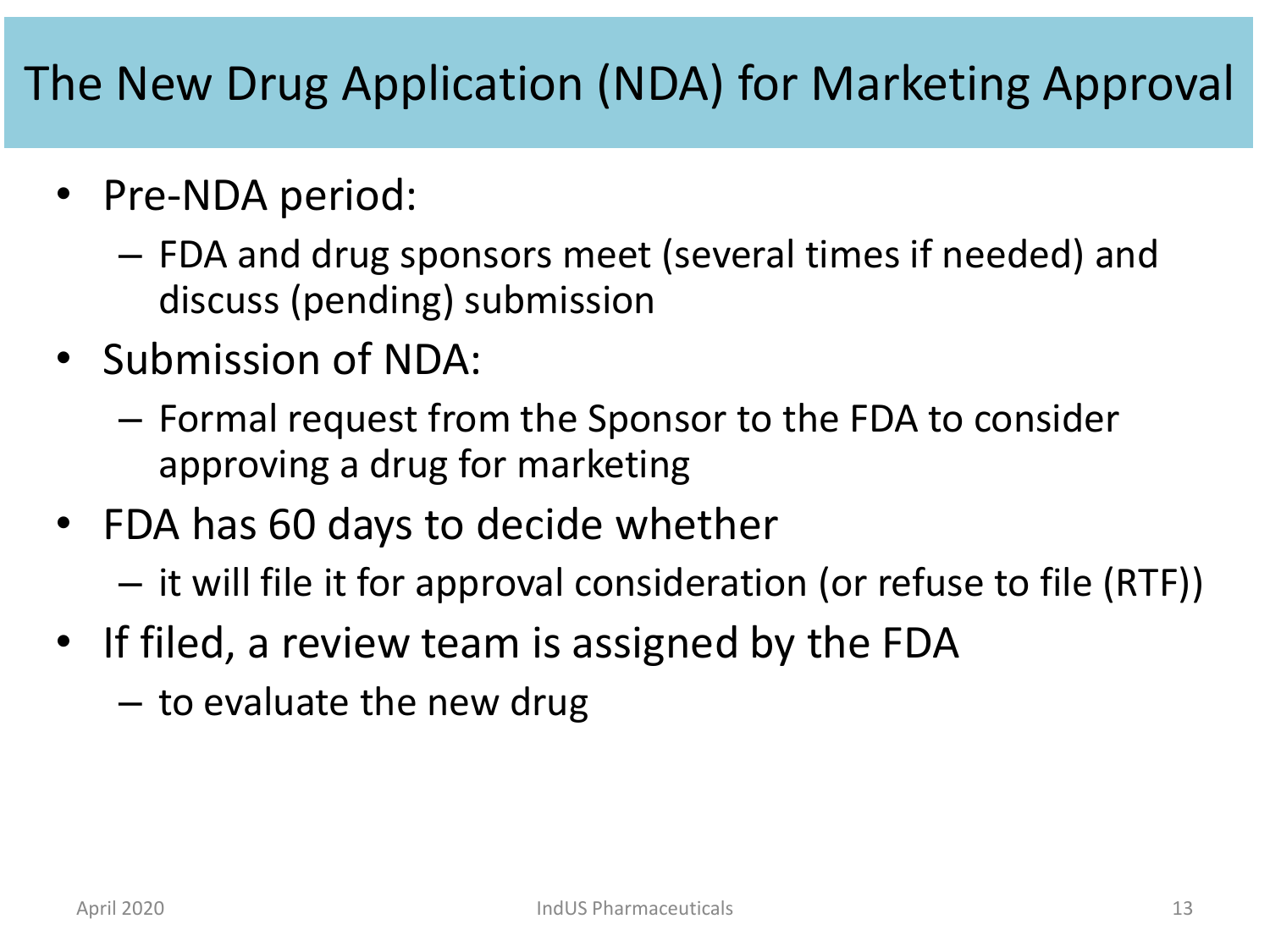#### FDA Review Decisions and Phase 4 Studies

#### *FDA Review Outcomes Phase 4 Studies*

- If not approvable, FDA sends Sponsor a Complete Response Letter
- If approvable, the FDA requests additional information from the sponsor to ensure appropriate labeling
- The NDA is again reviewed to specify label indication and dose levels
- Following drug approval, sponsors of the drug will be required to continually assess the safety of the drug

- Post-market surveillance of the drug to continually assess the safety of the drug
- FDA may request following the risk-mitigation (REMS) strategies
- May include evaluation of incidence and severity of rare adverse reactions, costeffectiveness analyses, comparative trials, and quality of life studies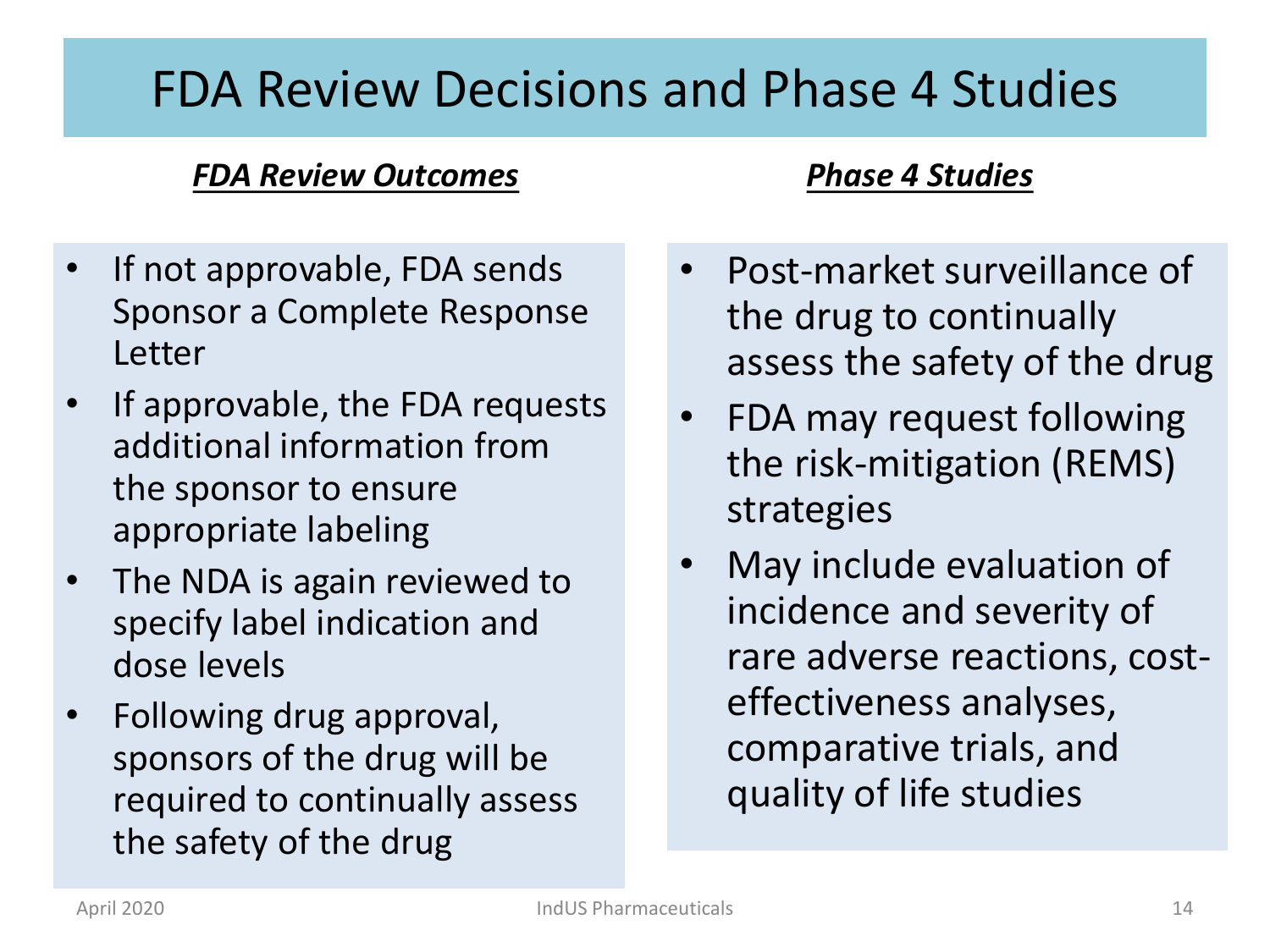### Drug Approvals by CDER from 2010-2019